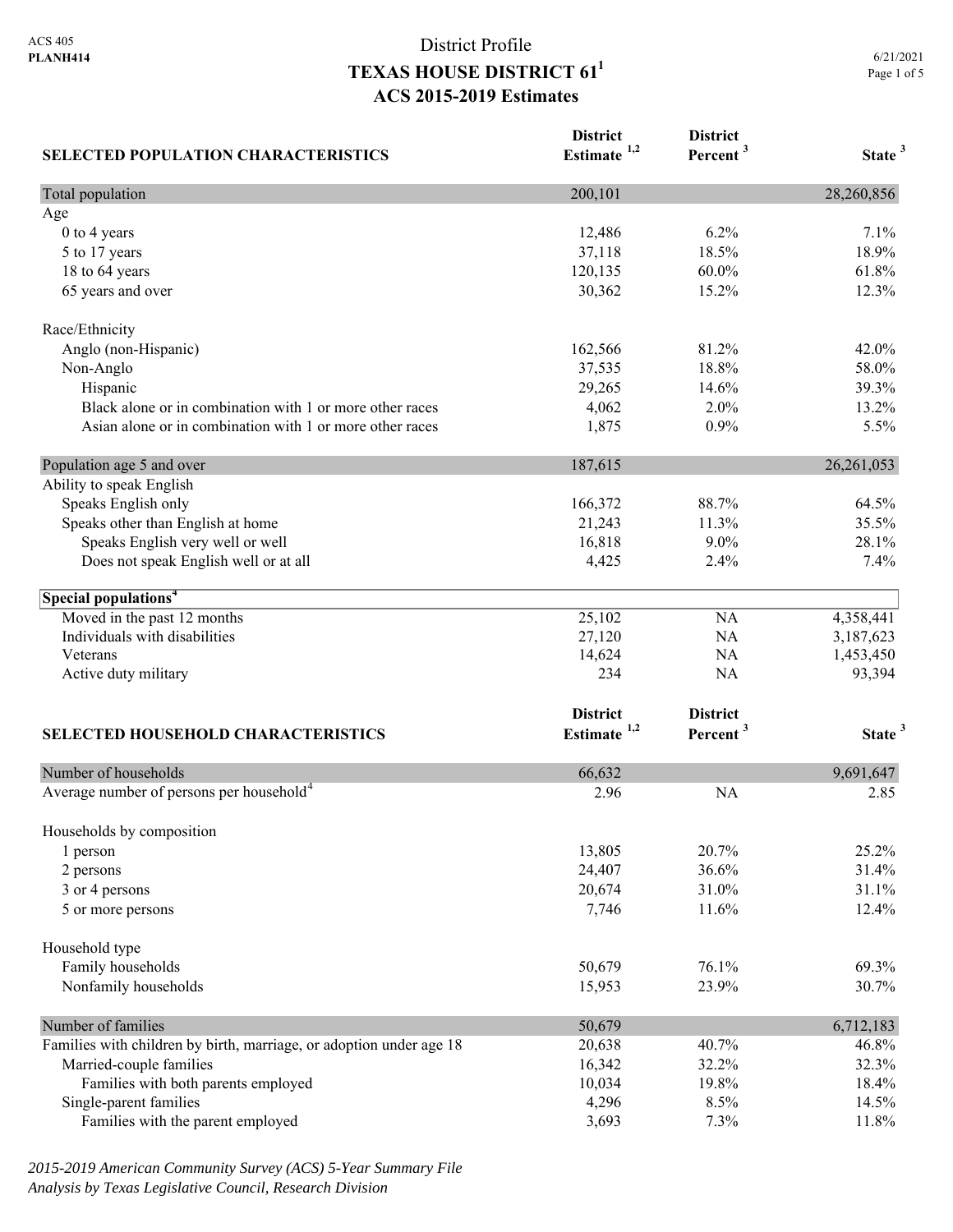# District Profile **TEXAS HOUSE DISTRICT 611 ACS 2015-2019 Estimates**

| <b>SELECTED EDUCATION CHARACTERISTICS</b>                                | <b>District</b><br>Estimate <sup>1,2</sup> | <b>District</b><br>Percent <sup>3</sup> | State <sup>3</sup> |
|--------------------------------------------------------------------------|--------------------------------------------|-----------------------------------------|--------------------|
| Population age 3 and over enrolled in school                             | 48,811                                     |                                         | 7,681,758          |
| School status                                                            |                                            |                                         |                    |
| In preschool (public and private)                                        | 3,005                                      | 6.2%                                    | $6.0\%$            |
| In kindergarten, elementary, middle, or high school (public and private) | 37,108                                     | 76.0%                                   | 69.8%              |
| In preschool through 12th grade (public only)                            | 34,595                                     | 70.9%                                   | 68.8%              |
| In college, graduate, or professional school                             | 8,698                                      | 17.8%                                   | 24.3%              |
| Population age 25 and over                                               | 134,239                                    |                                         | 18,131,554         |
| <b>Educational</b> attainment                                            |                                            |                                         |                    |
| Bachelor's degree or higher                                              | 31,713                                     | 23.6%                                   | 29.9%              |
| Less than high school graduate                                           | 16,752                                     | 12.5%                                   | 16.3%              |
|                                                                          | <b>District</b>                            | <b>District</b>                         |                    |
| <b>SELECTED LABOR CHARACTERISTICS</b>                                    | Estimate $1,2$                             | Percent <sup>3</sup>                    | State <sup>3</sup> |
| Civilian employed population age 16 and over                             | 92,547                                     |                                         | 13,253,631         |
| Civilian employment sector                                               |                                            |                                         |                    |
| Private sector                                                           | 72,694                                     | 78.5%                                   | 80.1%              |
| Government sector                                                        | 11,621                                     | 12.6%                                   | 13.0%              |
| Self-employed                                                            | 7,969                                      | 8.6%                                    | 6.7%               |
| Industry for civilian employed population                                |                                            |                                         |                    |
| Agriculture, forestry, fishing, hunting, and mining                      | 5,195                                      | 5.6%                                    | 3.0%               |
| Construction                                                             | 8,802                                      | 9.5%                                    | 8.6%               |
| Manufacturing                                                            | 9,596                                      | 10.4%                                   | 8.5%               |
| Wholesale trade                                                          | 2,628                                      | 2.8%                                    | 2.9%               |
| Retail trade                                                             | 11,110                                     | 12.0%                                   | 11.4%              |
| Transportation and warehousing and utilities                             | 6,948                                      | 7.5%                                    | 5.9%               |
| Information                                                              | 1,286                                      | 1.4%                                    | 1.7%               |
| Finance and insurance, and real estate and rental and leasing            | 4,886                                      | 5.3%                                    | 6.7%               |
| Professional, scientific, management, administrative, and waste mgmt.    | 7,094                                      | 7.7%                                    | 11.5%              |
| Educational services and health care and social assistance               | 18,543                                     | 20.0%                                   | 21.6%              |
| Arts, entertainment, recreation, accommodation, and food services        | 6,403                                      | 6.9%                                    | 9.2%               |
| Other services, except public administration                             | 5,665                                      | 6.1%                                    | 5.2%               |
| Public administration                                                    | 4,391                                      | 4.7%                                    | 4.0%               |
| Population age 16 to 64                                                  | 126,366                                    |                                         | 18,273,711         |
| Worked at all in the past 12 months                                      | 96,215                                     | 76.1%                                   | 75.4%              |
| Worked 50-52 weeks                                                       | 74,213                                     | 58.7%                                   | 59.0%              |
| Usually worked 35 or more hours per week                                 | 66,330                                     | 52.5%                                   | 52.2%              |
| Usually worked less than 35 hours per week                               | 7,883                                      | 6.2%                                    | 6.8%               |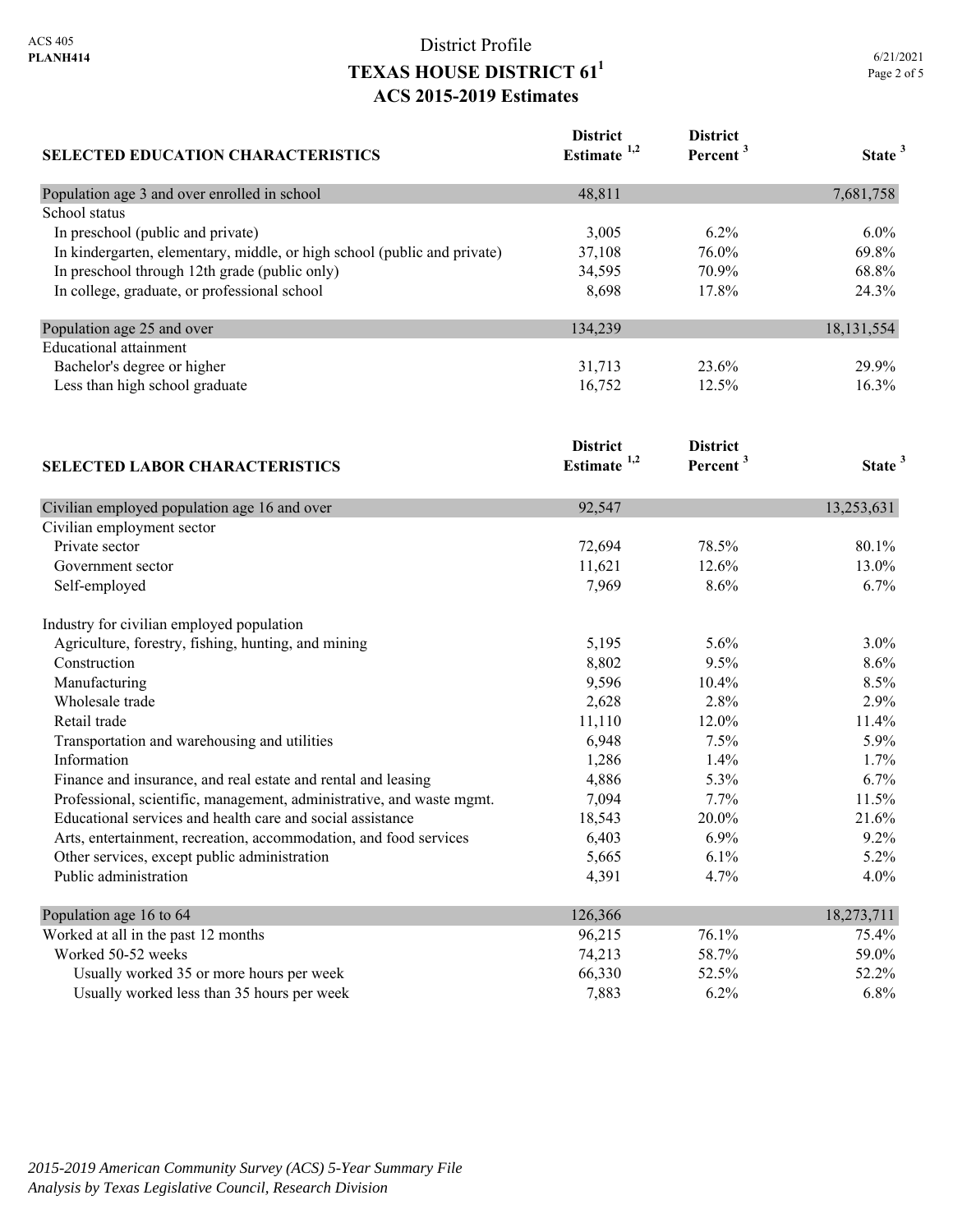### District Profile **TEXAS HOUSE DISTRICT 611 ACS 2015-2019 Estimates**

| <b>SELECTED LABOR CHARACTERISTICS (continued)</b>               | <b>District</b><br>Estimate <sup>1,2</sup> | <b>District</b><br>Percent <sup>3</sup> | State <sup>3</sup> |
|-----------------------------------------------------------------|--------------------------------------------|-----------------------------------------|--------------------|
| Workers age 16 and over                                         | 91,092                                     |                                         | 13,115,511         |
| Means of transportation to work                                 |                                            |                                         |                    |
| Public transportation                                           | 207                                        | 0.2%                                    | 1.4%               |
| Private vehicle                                                 | 83,952                                     | 92.2%                                   | 90.5%              |
| Walk / bicycle / motorcycle                                     | 1,179                                      | 1.3%                                    | 1.9%               |
| Taxi / other means                                              | 681                                        | 0.7%                                    | 1.2%               |
| Worked at home                                                  | 5,073                                      | 5.6%                                    | 5.0%               |
| Travel time to work <sup>3</sup>                                |                                            |                                         |                    |
| Less than 15 minutes                                            | 19,046                                     | 20.9%                                   | 23.6%              |
| 15 minutes to 29 minutes                                        | 25,203                                     | 27.7%                                   | 34.2%              |
| 30 minutes to 44 minutes                                        | 19,670                                     | 21.6%                                   | 20.8%              |
| 45 minutes to 59 minutes                                        | 10,396                                     | 11.4%                                   | 8.3%               |
| 60 minutes or more                                              | 11,704                                     | 12.8%                                   | 8.1%               |
| <b>SELECTED INCOME CHARACTERISTICS</b>                          | <b>District</b><br>Estimate <sup>1,2</sup> | <b>District</b><br>Percent <sup>3</sup> | State <sup>3</sup> |
| Persons in poverty <sup>6</sup>                                 | 17,658                                     | 9.0%                                    | 14.7%              |
| Per capita income <sup>4</sup>                                  | \$33,246                                   | NA                                      | \$31,277           |
| Number of households                                            | 66,632                                     |                                         | 9,691,647          |
| Annual household income                                         |                                            |                                         |                    |
| Less than \$10,000                                              | 2,835                                      | 4.3%                                    | 6.1%               |
| \$10,000 to \$24,999                                            | 6,446                                      | 9.7%                                    | 12.9%              |
| \$25,000 to \$49,999                                            | 13,000                                     | 19.5%                                   | 21.8%              |
| \$50,000 to \$99,999                                            | 20,681                                     | 31.0%                                   | 30.1%              |
| \$100,000 to \$199,999                                          | 18,221                                     | 27.3%                                   | 21.7%              |
| \$200,000 and over                                              | 5,449                                      | 8.2%                                    | 7.4%               |
| Households with social security income                          | 21,253                                     | 31.9%                                   | 25.6%              |
| Households with supplemental security income (SSI)              | 2,616                                      | 3.9%                                    | 4.7%               |
| Households with public assistance income <sup>7</sup>           | 1,147                                      | 1.7%                                    | 1.4%               |
| Households that received food stamps/SNAP in the past 12 months | 5,313                                      | 8.0%                                    | 11.8%              |
| Number of families living in poverty                            | 3,275                                      |                                         | 759,269            |
| With related children under age 18                              | 2,237                                      | 68.3%                                   | 77.1%              |
| Married couple families                                         | 808                                        | 24.7%                                   | 26.2%              |
| Single-parent families                                          | 1,429                                      | 43.6%                                   | 50.9%              |
| Female head of household                                        | 1,189                                      | 36.3%                                   | 44.4%              |
| Male head of household                                          | 240                                        | 7.3%                                    | 6.4%               |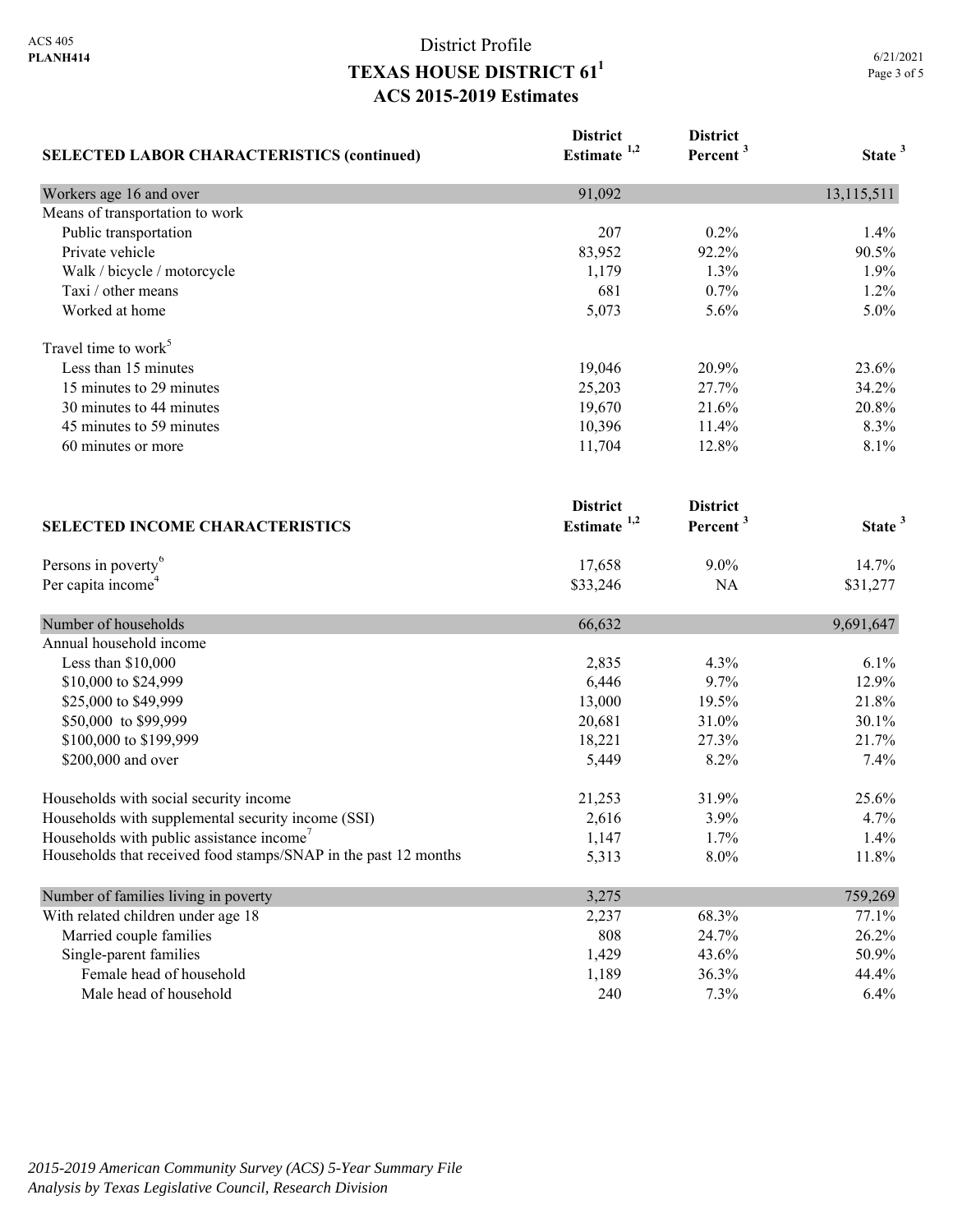# District Profile **TEXAS HOUSE DISTRICT 611 ACS 2015-2019 Estimates**

6/21/2021 Page 4 of 5

| <b>SELECTED HOUSING CHARACTERISTICS</b>                                             | <b>District</b><br>Estimate $1,2$ | <b>District</b><br>Percent <sup>3</sup> | State <sup>3</sup> |
|-------------------------------------------------------------------------------------|-----------------------------------|-----------------------------------------|--------------------|
| Number of housing units                                                             | 74,841                            |                                         | 10,937,026         |
| Age of housing                                                                      |                                   |                                         |                    |
| Built in 2010 or later                                                              | 8,664                             | 11.6%                                   | 10.4%              |
| Built between 2000 and 2009                                                         | 19,782                            | 26.4%                                   | 19.3%              |
| Built between 1990 and 1999                                                         | 14,648                            | 19.6%                                   | 15.2%              |
| Built between 1970 and 1989                                                         | 20,166                            | 26.9%                                   | 31.4%              |
| Built before 1970                                                                   | 11,581                            | 15.5%                                   | 23.7%              |
| Occupancy status                                                                    |                                   |                                         |                    |
| Owner-occupied                                                                      | 52,331                            | 69.9%                                   | 54.9%              |
| Renter-occupied                                                                     | 14,301                            | 19.1%                                   | 33.7%              |
| Vacant                                                                              | 8,209                             | 11.0%                                   | 11.4%              |
| Median gross rent (contract rent plus estimated utility and fuel cost) <sup>4</sup> | \$1,006                           | NA                                      | \$1,045            |
| Median value of owner-occupied housing units <sup>4</sup>                           | \$196,300                         | <b>NA</b>                               | \$172,500          |
| Number of owner-occupied housing units                                              | 52,331                            |                                         | 6,004,802          |
| Value of owner-occupied housing                                                     |                                   |                                         |                    |
| Less than \$50,000                                                                  | 3,929                             | 7.5%                                    | 8.9%               |
| \$50,000 to \$99,999                                                                | 7,368                             | 14.1%                                   | 16.5%              |
| \$100,000 to \$199,999                                                              | 15,336                            | 29.3%                                   | 32.2%              |
| \$200,000 to \$499,999                                                              | 21,846                            | 41.7%                                   | 34.8%              |
| \$500,000 and above                                                                 | 3,852                             | 7.4%                                    | 7.6%               |
| Selected monthly owner costs as a percentage of household income <sup>8</sup>       |                                   |                                         |                    |
| 35 percent or more                                                                  | 7,616                             | 14.6%                                   | 15.3%              |
| 20 to 34.9 percent                                                                  | 12,536                            | 24.0%                                   | 24.9%              |
| Less than 20 percent                                                                | 31,774                            | 60.7%                                   | 59.0%              |
| Vehicles available in owner-occupied housing units                                  |                                   |                                         |                    |
| No vehicle                                                                          | 807                               | 1.5%                                    | 2.1%               |
| One or more vehicles                                                                | 51,524                            | 98.5%                                   | 97.9%              |
| Number of renter-occupied housing units                                             | 14,301                            |                                         | 3,686,845          |
| Gross rent <sup>9</sup>                                                             |                                   |                                         |                    |
| Less than \$500                                                                     | 1,209                             | 8.5%                                    | 6.2%               |
| \$500 to \$749                                                                      | 1,882                             | 13.2%                                   | 13.4%              |
| \$750 to \$999                                                                      | 3,231                             | 22.6%                                   | 24.2%              |
| \$1,000 to \$1,249                                                                  | 3,329                             | 23.3%                                   | 20.7%              |
| \$1,250 and above                                                                   | 3,148                             | 22.0%                                   | 30.5%              |
| Gross rent as a percentage of household income <sup>8</sup>                         |                                   |                                         |                    |
| 35 percent or more                                                                  | 4,285                             | 30.0%                                   | 35.9%              |
| 20 to 34.9 percent                                                                  | 4,652                             | 32.5%                                   | 32.1%              |
| Less than 20 percent                                                                | 3,768                             | 26.3%                                   | 24.9%              |
| Vehicles available in renter-occupied housing units                                 |                                   |                                         |                    |
| No vehicle                                                                          | 1,120                             | 7.8%                                    | 10.5%              |
| One or more vehicles                                                                | 13,181                            | 92.2%                                   | 89.5%              |